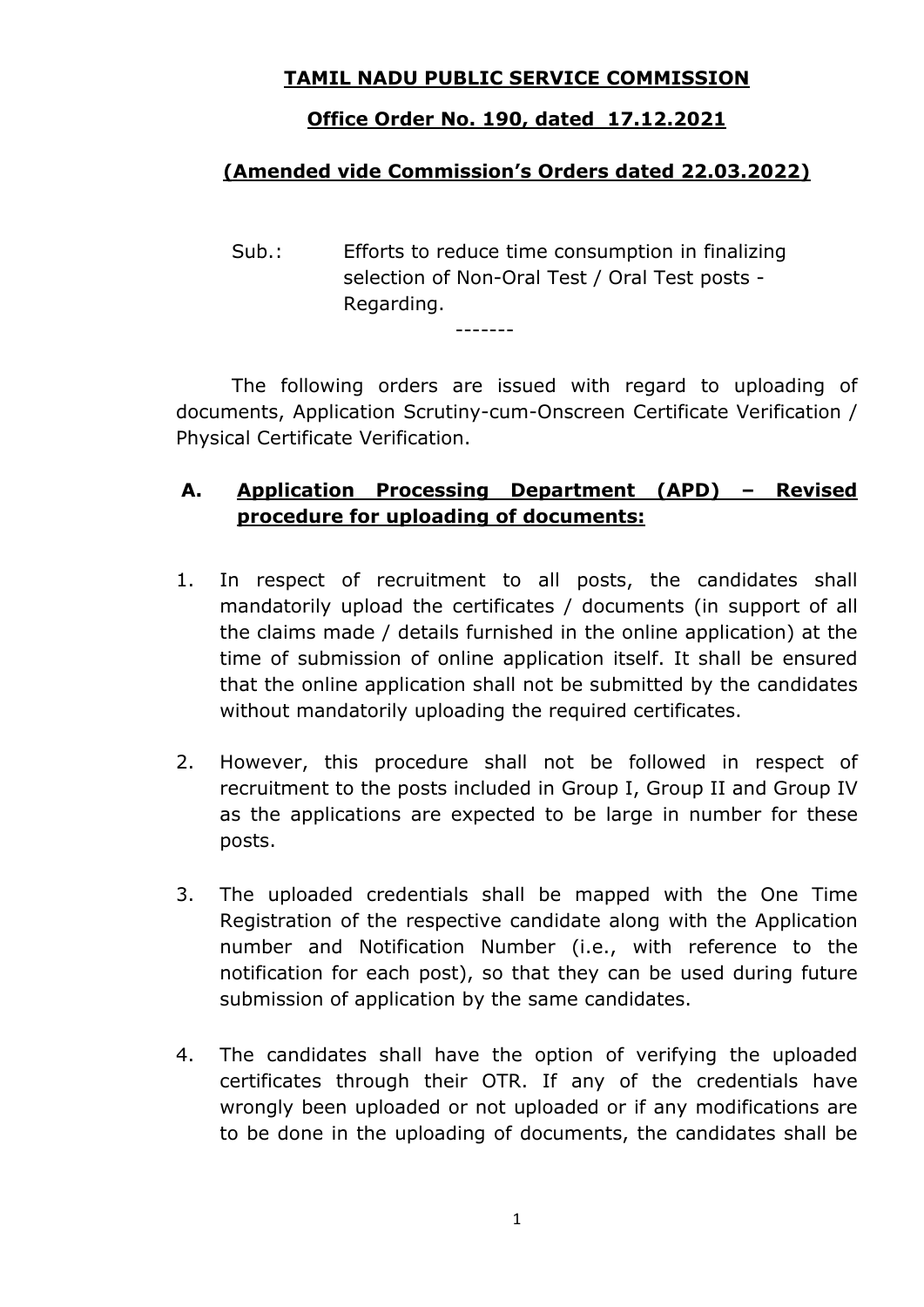permitted to upload / re-upload the documents till two days prior to the date of hosting of hall tickets for that particular post (i.e. twelve days prior to the date of examination) so that the ineligible candidates (i.e. those who have not uploaded the required documents) can be identified and their online applications rejected as well as hall tickets shall be hosted only in respect of candidates who are found to be eligible at that stage.

- 5. After the last date for submission of online applications, no modification shall be permitted in respect of the application data i.e., the details furnished by the candidates in the online application.
- 6. In order to enable the Certificate Upload feature to the candidates in the online application, the following procedure shall be followed:
	- i. APD Section concerned shall furnish a list of documents / certificates to be uploaded, which shall be published as an Annexure to the notification for each post.
	- ii. APD Tech section shall take steps to re-design and modify the online application in such a way that a certificate is uploaded in respect of each and every claim made in the online application as per the list of documents / certificates to be uploaded furnished by APD Section concerned.
	- iii. The uploading of documents in requisite size (i.e., specific limitations with regard to the type, minimum and maximum size of the file) shall be permitted from all sources including eseva centers.
	- iv. APD Tech section shall instruct the outsourcing agency entrusted with the OARS (Online Application and Registration System) to ensure requisite storage capacity in the Server so as to enable hassle free upload of credentials by the candidates.
	- v. APD-Tech Section and APD Section concerned shall ensure that the outsourcing agency entrusted with the OARS does the Prima-facie quality check in respect of all the certificates uploaded by all the candidates and if any lapse is noticed, i.e. if any certificates/documents are found blank or illegible, the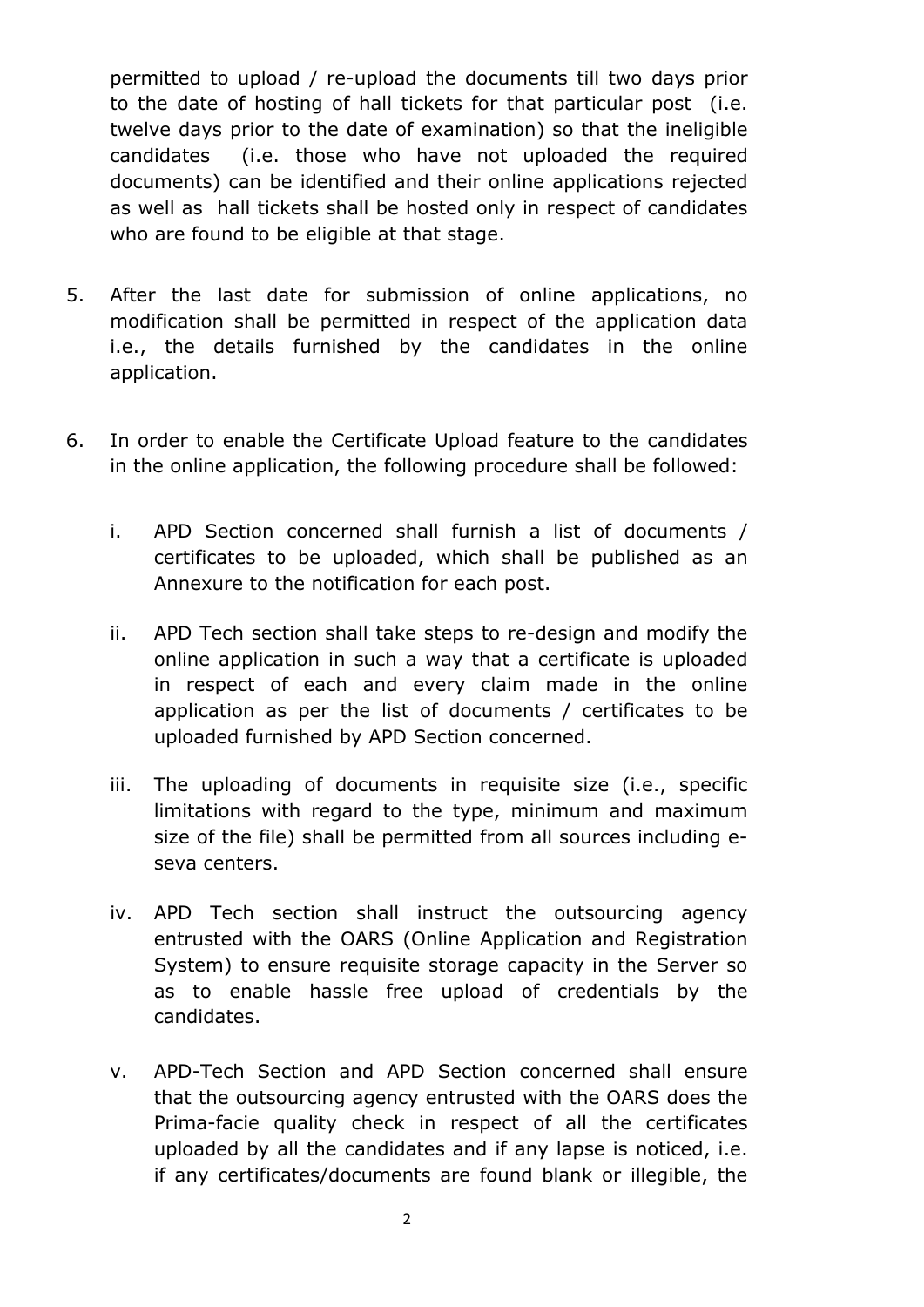applicant may be asked to upload afresh within the stipulated time limit. A message may be generated and sent through SMS and email to the candidate automatically by the outsourcing agency stating that "the document uploaded with regard to ….. claim is blank / not correct / not legible. You are therefore instructed to re-upload a certificate substantiating the above claim clearly / correctly on or before ………. You may also check other uploaded certificates in your OTR for correctness and re-upload the required documents on or before the date stipulated above, failing which your online application shall be rejected" . This is only permitted till two days prior to the date of hosting of hall tickets for that particular post (i.e. twelve days before the date of examination).

- vi. The documents uploaded by the candidates shall be linked with OTR and retained in the server for a maximum period of 2 years and thereafter the documents / certificates shall be downloaded and stored in a local Hard disc drive (HDD) so that the same could be used whenever necessity arises. If the candidate applies subsequently for other posts within 2 years, the documents which were already uploaded shall be displayed to the candidate during the online application process for confirmation and the same need not once again be uploaded by the candidate. If the candidate applies to other posts after the period of retention i.e. 2 years, the candidate shall be instructed to upload all the documents afresh.
- 7. The Onscreen Certificate Verification (OCV) process shall be done based on the certificates uploaded at the time of application process stage. There shall not be a separate Certificate upload window.
- 8. The APD-Tech Section and APD Section concerned shall take steps to start the OCV process immediately after publication of result by QD by securing the details and images of certificates uploaded by the shortlisted candidates while submitting their online applications from the outsourcing agency handling the OARS.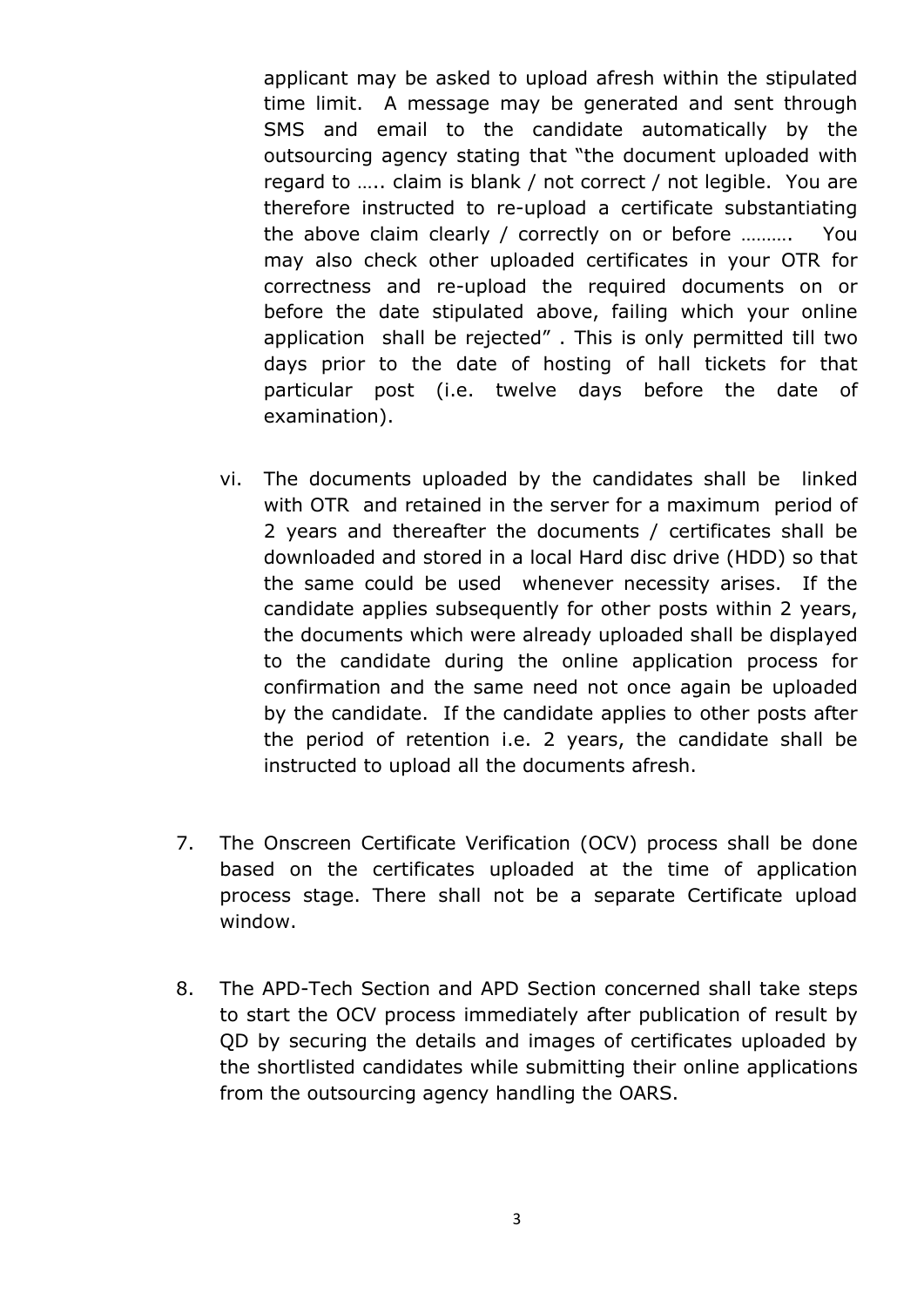9. Detailed instructions regarding the uploading of certificates at the time of Online Application shall be incorporated in the Notification for each post.

The Instructions to Applicants shall be amended suitably specifically mentioning the date of effect of such amendment.

A separate press release regarding the change in the procedure of certificate upload shall also be issued by the APD Section concerned.

#### 10. OTR Edit:

The candidates shall be permitted to edit the details in the OTR whenever they desire. APD Tech shall ensure that necessary provision in this regard is made in the OTR by the outsourcing agency handling OARS. *(Present procedure: Editing crucial details in OTR is permitted only ONCE. The candidates who wish to change the details further, shall submit the request through their OTR with necessary documentary evidence which shall be verified and approved/rejected by APD Tech Section)* 

#### 11. Application Edit:

Similarly, the candidates shall be permitted to edit the details in the online application till the last date stipulated for submission of online application. *(Present procedure: Once the application is submitted finally, editing the details is not possible even within the last date for submission of online application)*

## **B. Post Selection Department (PSD)**

- 1. Candidates shall upload the required documents/ certificates while applying for examination itself.
- 2. PSD section shall shortlist the list of candidates in the prescribed ratio based on the result published by Confidential Department (QD) which has to be given to APD section for onscreen verification of documents already uploaded by the candidates.